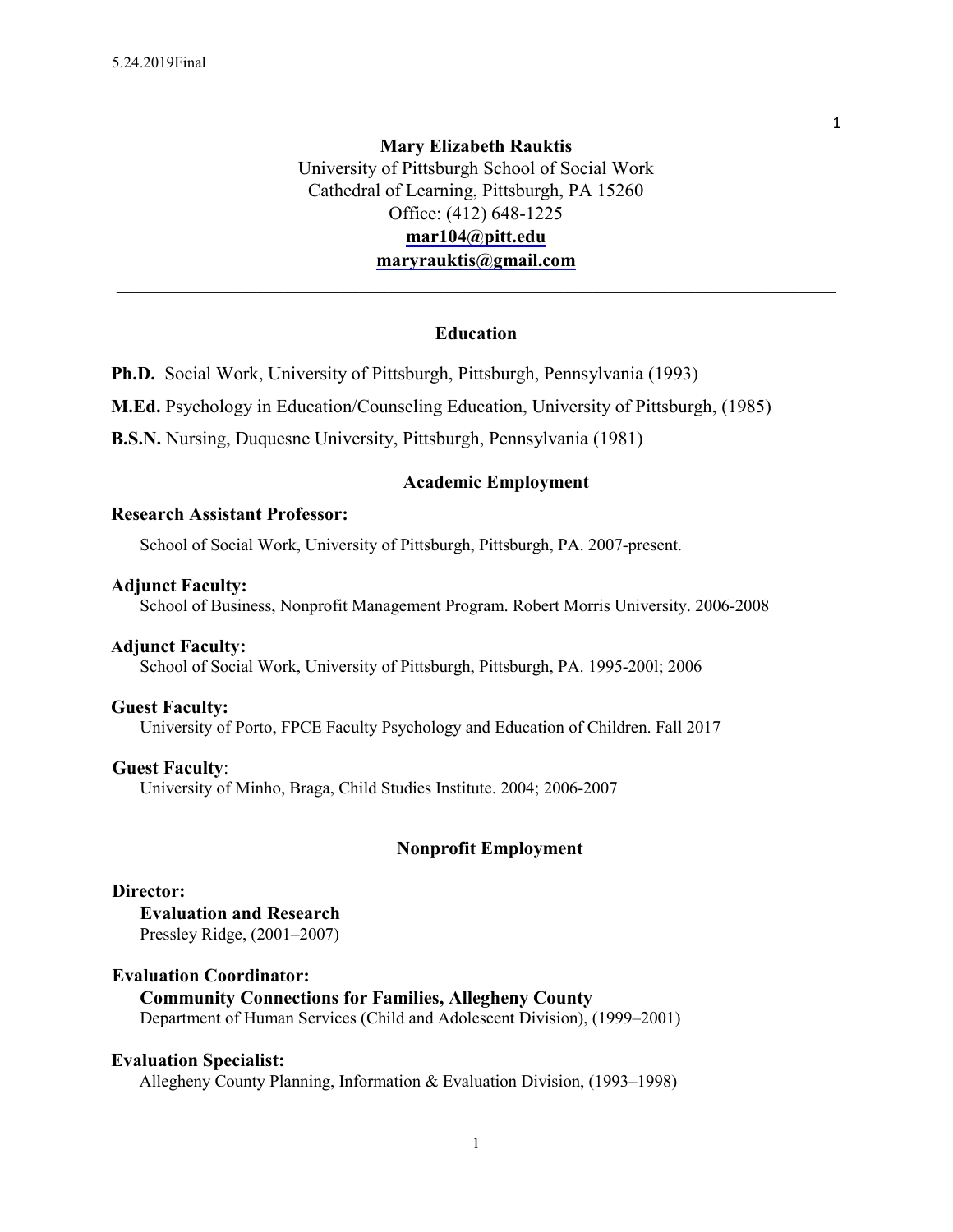# **Health Care Employment**

### **Research Associate**:

Western Psychiatric Institute and Clinic. (19871– 993)

### **Community Outreach Nurse**:

Northern Communities MHMR, (1985–1987)

### **Registered Nurse**:

Magee Women's Hospital, (1981–1985)

# **National Awards**

# **Core Fulbright Scholar: Research and Teaching** Fall <sup>2017</sup> **Portugal, University of Porto.**

Measuring the restrictiveness of living environment in out-of-home care for children and youth in Portugal. Guest lectured at the University of Lisbon, MCI in Austria, and the University of Kassel. Taught: Human rights/child abuse, residential care, and United States Child Welfare Policies.

# **Research Projects and Grants**

### **Animal Ownership in Food-insecure Households:** 2016-2018 **Is there a relationship between human and animal food insecurity.**

Research funded by the Florence Stier Endowment, University of Pittsburgh, School of Social Work: to evaluate the impact of pet food in food pantries/banks and the impact of companion animals on low-income owners and their well-being. Award total was \$15,000.

### **5-year Research Project for the Pennsylvania Child Welfare Demonstration** 2013-2018

Research funded by the Administration for Children and Families, Pennsylvania Office of Human Services to evaluate the effectiveness of a statewide intervention to improve outcomes for children who have been maltreated. *Co-Principal Investigator (with Marlo Perry)*

### **Evaluation of the Pennsylvania Family Group Decision-Making Model**

Research conducted by the Child Welfare Education and Research Programs. Responsible for collaborating in developing a performance dashboard for participating counties. *Co-Principal Investigator* 

# **Evaluation of Seminar Model for BSW Students**

Evaluation of a leadership and professional development seminar for BSW students in child welfare practice. *Co-Principal Investigator* 

### **Experiences of White Mothers Raising White/African-American Children** 2013-2014

Research funded by the Center on Race and Social Problems, University of Pittsburgh. *Co-Principal Investigator (with Rachel A Fusco)*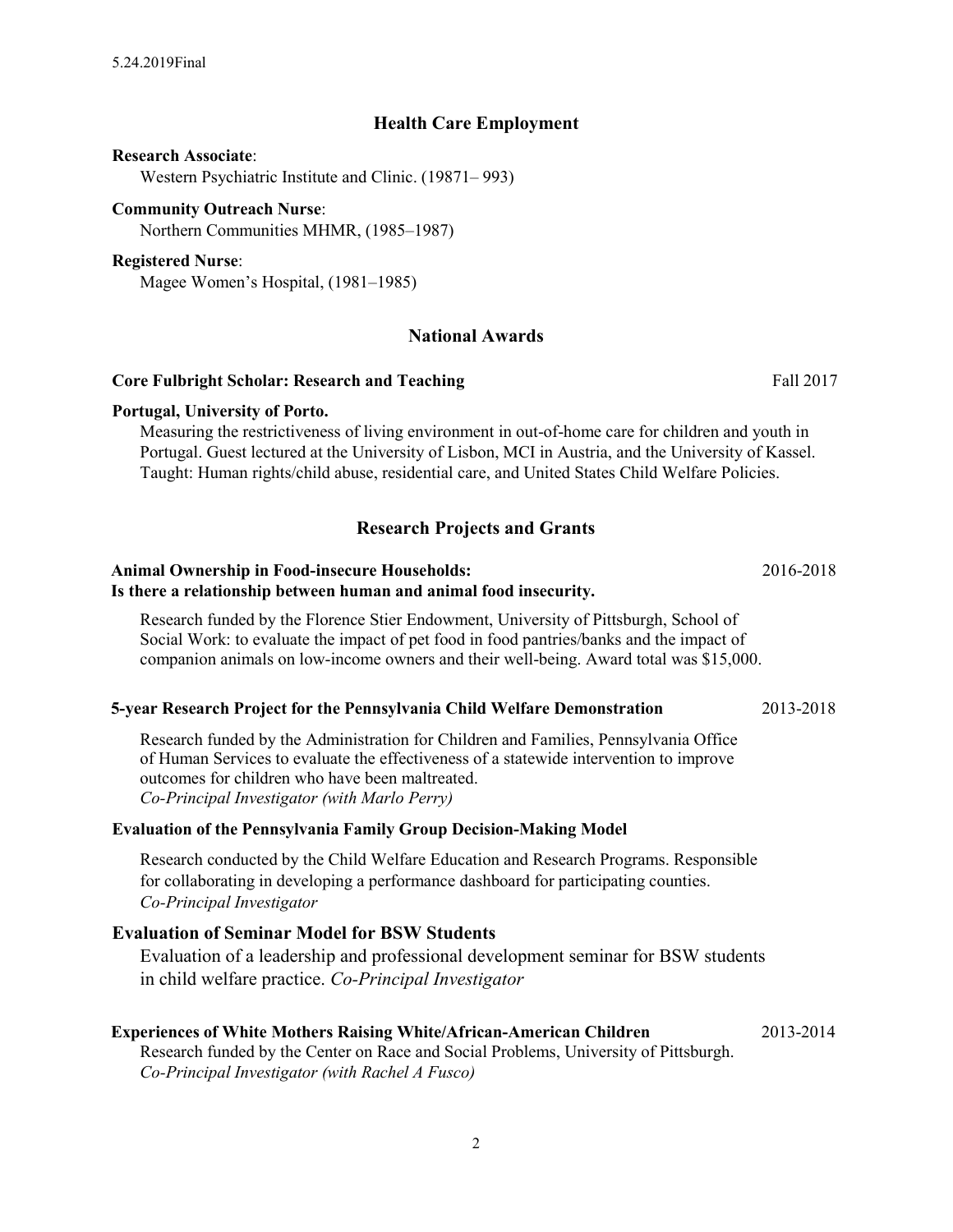| An Evaluation of an Innovative Program for Youth with Substance Abuse and<br><b>Mental Health Problems Aging out of Foster Care</b>                                                                                                                                                                 | 2009-2011 |
|-----------------------------------------------------------------------------------------------------------------------------------------------------------------------------------------------------------------------------------------------------------------------------------------------------|-----------|
| Research funded by the Venango County Children and Youth Services,<br>Commonwealth of Pennsylvania. Funding award \$70,000 for two years.<br>Co-Principal Investigator (with Rachel A. Fusco)                                                                                                       |           |
| An Evaluation of Youth Perception of the Restriction of Living Environments                                                                                                                                                                                                                         | 2009-2011 |
| Research funded by Casey Family Programs/Pressley Ridge and Boystown National<br>Research Hospital. Collaborated with Boystown and Casey Family in addition to<br>Georgetown University to develop a measure of restriction of living environment.<br>Co-Principal Investigator (with Jon Huefner). |           |
| <b>Racial Disparity and Service Pathways for Youth in Allegheny County</b>                                                                                                                                                                                                                          | 2007-2009 |
| Research funded by Center on Race and Social Problems, University of Pittsburgh.<br>Co-Principal Investigator (with Julie McCrae). Award \$15,000                                                                                                                                                   |           |

# **Peer-Reviewed Publications**

- In Press: **Rauktis, M.E.,** Rangel, M., Durchane, A., Cruze, O., Lemos, M. Measuring the restrictiveness of Portuguese residential care for children and youth. *International Journal of Social Welfare*
- Serra, F. H., Carvalho, M. I., Pinto, C., & **Rauktis, M. E**. (2019). Social Work Practices for Children, Youth and Families in Portugal: Challenges and Approaches. *Child and Adolescent Social Work Journal*. doi: 10.1007/s10560-019-00620-z
- **Rauktis, M. E.**, Rose, L., Chen, Q., Martone, R., & Martello, A. (2016). Their pets are loved members of their family*:* Animal ownership, food insecurity and the value of having pet food available in food banks. *Anthrozoos 30*(4). <https://doi.org/10.1080/08927936.2017.1370225>
- Tang, F., Jang, H., **Rauktis, M.**, & Musa, D. (2017). The race paradox in subjective wellbeing among older Americans. *Ageing & Society.* <https://doi.org/10.1017/S0144686X17001064> Published online: 10 October, 2017.
- Jang, H., Tang, F., & **M. Rauktis**. (2016). The effects of social relations on changes in psychological well-being among grandparent caregivers. *The Gerontologist, 56*, 722.
- Siordia, C., & **Rauktis, M. E**. (2016). Demographic profile, geographic distribution, disability prevalence, and likelihood of being in-poverty amongst grandparents responsible for grandchildren. *GrandFamilies: The Contemporary Journal of Research, Practice and Policy*, *3*(1). Available at:<http://scholarworks.wmich.edu/grandfamilies/vol3/iss1/5>
- **Rauktis, M. E.**, Fusco, R. A., Goodkind, S., & Bradley-King, C. (2016). Motherhood in liminal spaces:White mothers' parenting Black/White children. *Affilia: Journal of Women and Social Work.* Published online before print February 8, 2016, doi:10.1177/0886109916630581
- **Rauktis, M. E.** (2015). When you first get there, you wear red: Youth perceptions of point and level systems in group home care. *[Child and Adolescent Social Work Journal,](http://link.springer.com/journal/10560) 33*(1), 91-102.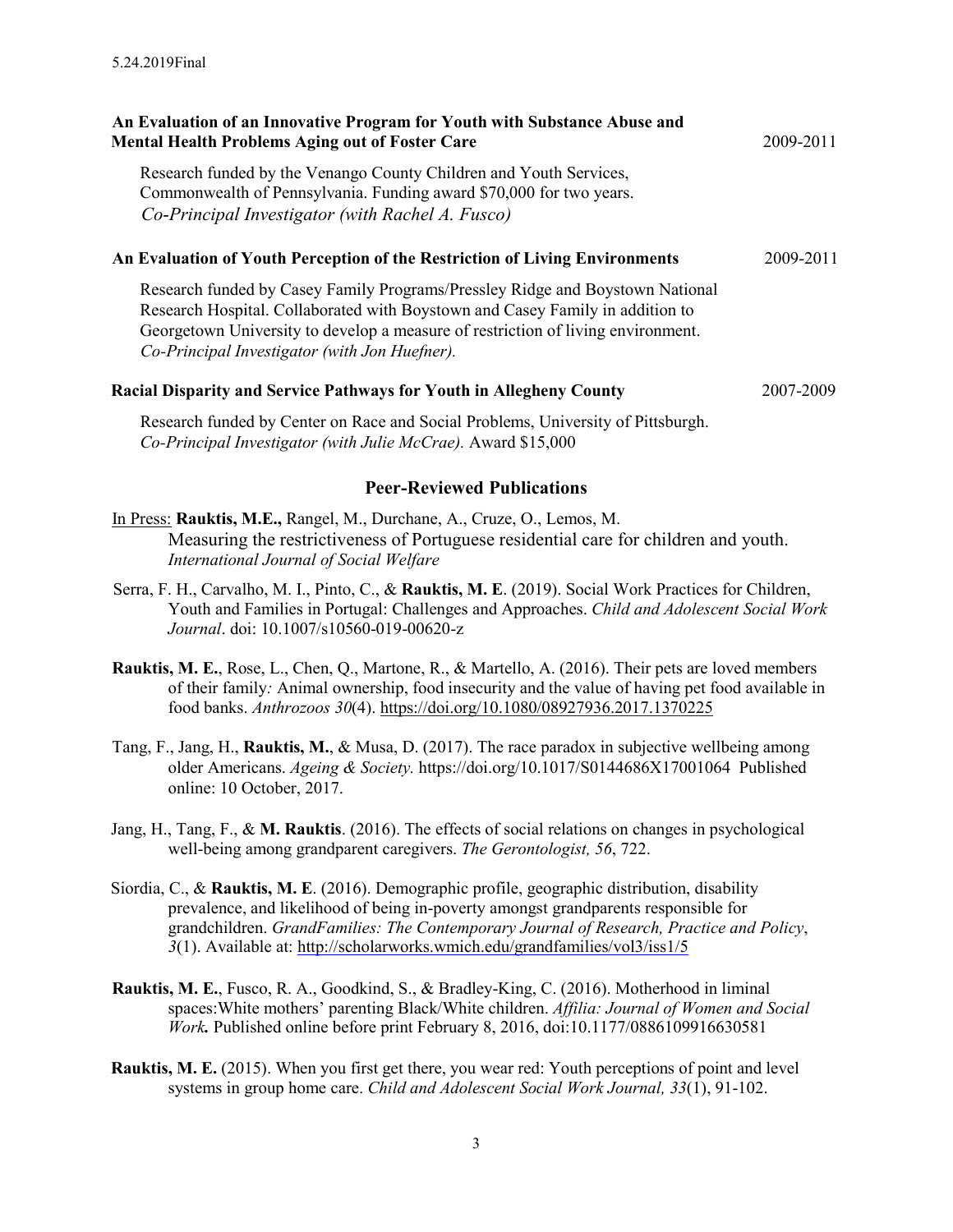- Friedline, T., & **Rauktis, M. E**. (2014). Young people are the front lines of financial inclusion: A review of forty-five years of research. *Journal of Consumer Affairs*, *48*, 535-602.
- Bishop-Fitzpatrick, L. B., Jung, N., Nam, I., Trunzo, A., & **Rauktis, M. E**. (2014). Outcomes of an agency-developed treatment foster care model for adolescents. *Journal of Emotional and Behavioral Disorders.* Published online before print April 16, 2014, doi:10.1177/1063426614530470
- **Rauktis, M. E**., Fitzpatrick, L. B., Jung, N., & Pennell, J. (2013). Family group decision making: Measuring fidelity to practice principles in public child welfare. *Children and Youth Services Review, 35*(2), 287-295.
- Fusco, R. A., & **Rauktis, M. E**. (2012). Transracial mothering and maternal risk: Are mothers of biracial children different? Child *Welfare, 91*(1), 55-78.
- **Rauktis, M. E.**, Huefner, J., & Cahalane, H. (2011). Perceptions of fidelity to family group decision making principles: Examining the impact of race, gender and relationship. *Child Welfare, 90*(4), 41-59.
- **Rauktis, M. E.,** Fusco, R. A., Cahalane, H., Bennett, I., & Reinhart, S. M. (2011). Try to make it seem like we're regular kids. *Children and Youth Services Review, 33,* 1224-1233.
- Manso, A & **Rauktis, M. E.** (2011). What is therapeutic alliance and why does it matter? *Reclaiming Children and Youth, 19*(4), 45-50.
- Fusco, R. A., **Rauktis, M. E**., McCrae, J. S., Cunningham, M. A, & Bradley-King, C. R. (2010). Aren't they just Black kids? Biracial children in the child welfare system. *Child & Family Social Work, 15*, 441-451.
- McCrae, J., Barth, R., Lee, B., & **Rauktis, M. E**. (2010) Comparing three years of well-being outcomes for youth in group care and non-kinship foster care. *Child Welfare, 89*(2), 229-49.
- **Rauktis, M. E.**, McCarthy, S., Krackhardt, D., & Cahalane, H. G. (2010). Innovation in child welfare: The adoption and implementation of family group decision making in Pennsylvania. *[Children](http://www.sciencedirect.com/science/journal/01907409)  [and Youth Services Review,](http://www.sciencedirect.com/science/journal/01907409) [3](http://www.sciencedirect.com/science/journal/01907409)2*[\(5\),](http://www.sciencedirect.com/science/journal/01907409) 732-739.
- **Rauktis, M. E**., Huefner, J., O'Brien, K., Pecora, P., Doucette, A. & Thompson, R. (2009). Measuring restrictiveness of living environments for children and youth: Reconceptualizing restriction. *Journal of Emotional and Behavioral Disorders, 17*(3), 147-163.
- Manso, A., **Rauktis, M. E**., & Boyd, A. S. (2008). Youth expectations about therapeutic alliance in a residential setting*. Residential Treatment for Children and Youth, 25*(1), 55-72.
- Sarmento, P., Almeida, K., **Rauktis, M. E.**, & Bernardo S. (2008). Promoting social competence and inclusion for at-risk African-Portuguese youth: Taking "alternative paths" ("Trilhos Alternativos") Reclaiming. *Children and Youth, 16*(4), 47-54.
- Boyd, A. S., Einbinder, S. D., **Rauktis, M. E**., Portwood, S. G. (2007). Building research capacity in residential treatment centers: An approach for empirical studies. *Child and Youth Care Forum 36*(1)**,** 43-58.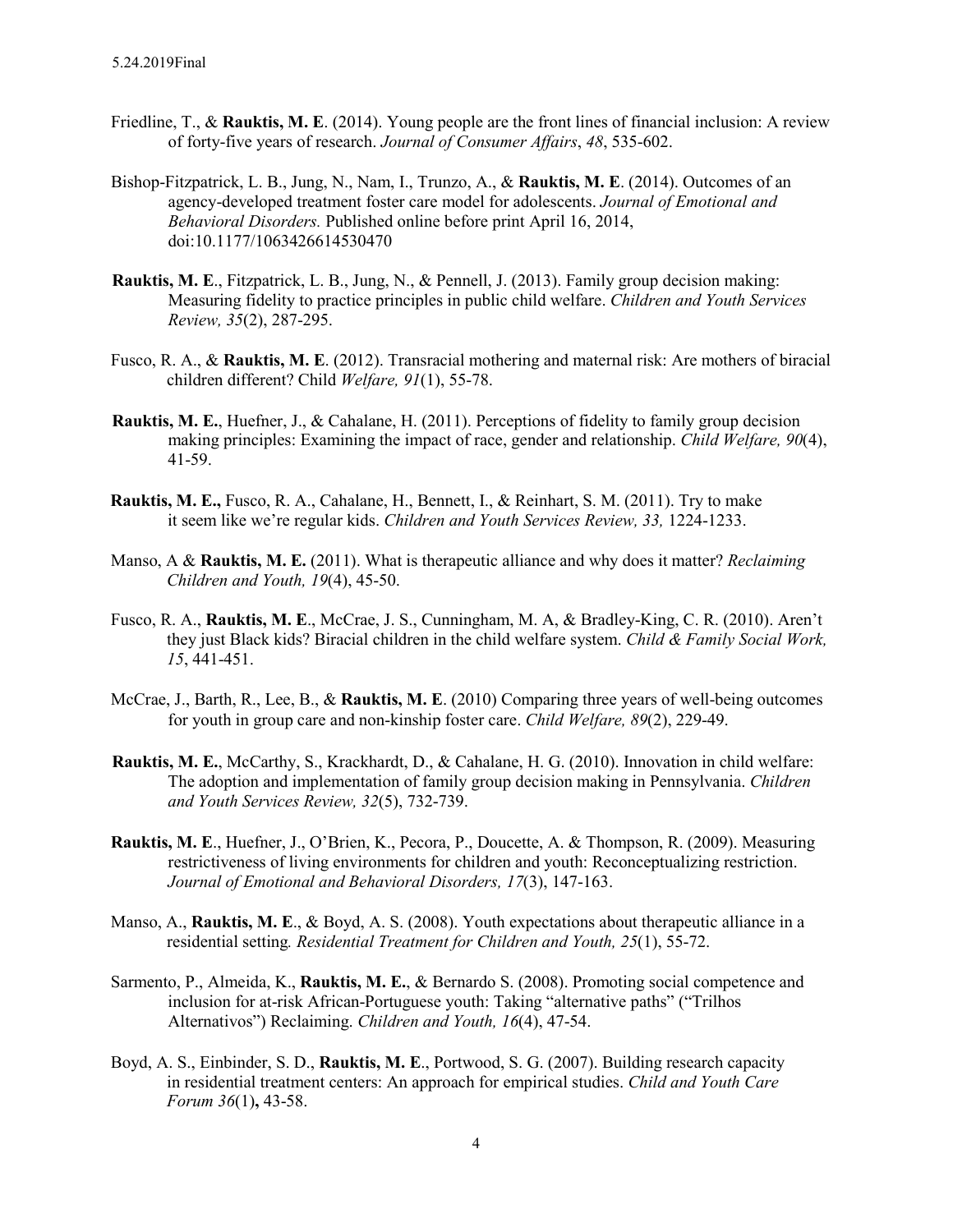- **Rauktis, M. E**., Andrade, A. R., Doucette, A., McDonough, L., & Reinhart, S. (2005). Treatment foster care and relationships: Understanding the role of therapeutic alliance between youth and treatment parent. *International Journal of Child & Family Welfare, 4*, 146-163.
- Boyd, A. S., **Rauktis, M. B**., Kurnot-Moore, J. & Rumberger, D. (2004). Conducting applied research in therapeutic wilderness camp settings: The research, administrative and clinical perspectives. *The Journal of Therapeutic Wilderness Camping, 4*(1), 8-17.
- Bickman, L., Vides de Andrade, A. R., Lambert, E. W., Doucette, A., Sapyta, J., Boyd, A. S., with Rumberger, D. T., Moore-Kurnot, J. L., McDonough, L. C., & **Rauktis, M. B.** (2004). Youth therapeutic alliance in intensive treatment settings. *Journal of Behavioral Health and Services Research, 31*(2), 134-148.
- **Rauktis, M. E**. (2001). The impact of deinstitutionalization on the elderly persistently mentally ill. *The Journal of Mental Health and Aging, 7,* 335-348.
- **Rauktis, M. E.**, Feidler, K., & Wood, J. (1998). Focus groups and the mentally ill: A case study. *Journal of Health and Social Policy, 10*(2), 75-92.
- Koeske, G., Koeske, R., Kirk, S., & **Rauktis**, **M. E.** (1994). Measuring the Monday blues: Validation of a job satisfaction scale for the human services. *Social Work Research and Abstracts, 18*(1), 27-35.
- **Rauktis, M. E**., Koeske, G. F., & Tereshko, O. (1995). Negative social interactions, distress, and depression among individuals caring for a seriously and persistently mentally ill relative. *American Journal of Community Psychology*, *23*(2), 279-299.
- **Rauktis, M. E**., & Koeske, G. (1994). Maintaining social worker morale: When supervisor support is not enough. *Social Work Administration, 18*(1), 39-60.

### **Invited Book Chapters**

- Allen, H., **Rauktis, M. E.,** Pennell, J., Merkel-Holguin, L., & Crampton, D. "Family meetings as a system reform to address disproportionality and disparities". In Dettlaff, A. J*. Racial Disproportionality and Disparities in the Child Welfare System*. Series: Child Maltreatment: Contemporary Issues in Research and Policy. Springer Press. To be published January 2020.
- Perry, M. A., & **Rauktis, M. E.** (2017). Fostering "belonging-ness": The role of private foster care agencies with foster parents and youth. In E. Trejos & N. Trevino (Eds.), Handbook of Foster Youth. (pp. 427-443). Abingdon, UK. Routledge/Taylor & Francis.
- Fusco, R. A., & **Rauktis, M. E**. (2013)." They brought me in like I was their own kid": Youth and caregiver perceptions of out of home care. In H. Cahalane, (Ed.), *Contemporary Issues in Child Welfare Practice*, Springer Press.
- **Rauktis, M. E.**, Kerman, B., & Philips, C. M. (2013). Transitioning into adulthood: Promoting youth engagement, empowerment, and interdependence through teaming practices. In H. Cahalane, (Ed.), *Contemporary Issues in Child Welfare Practice*, Springer Press.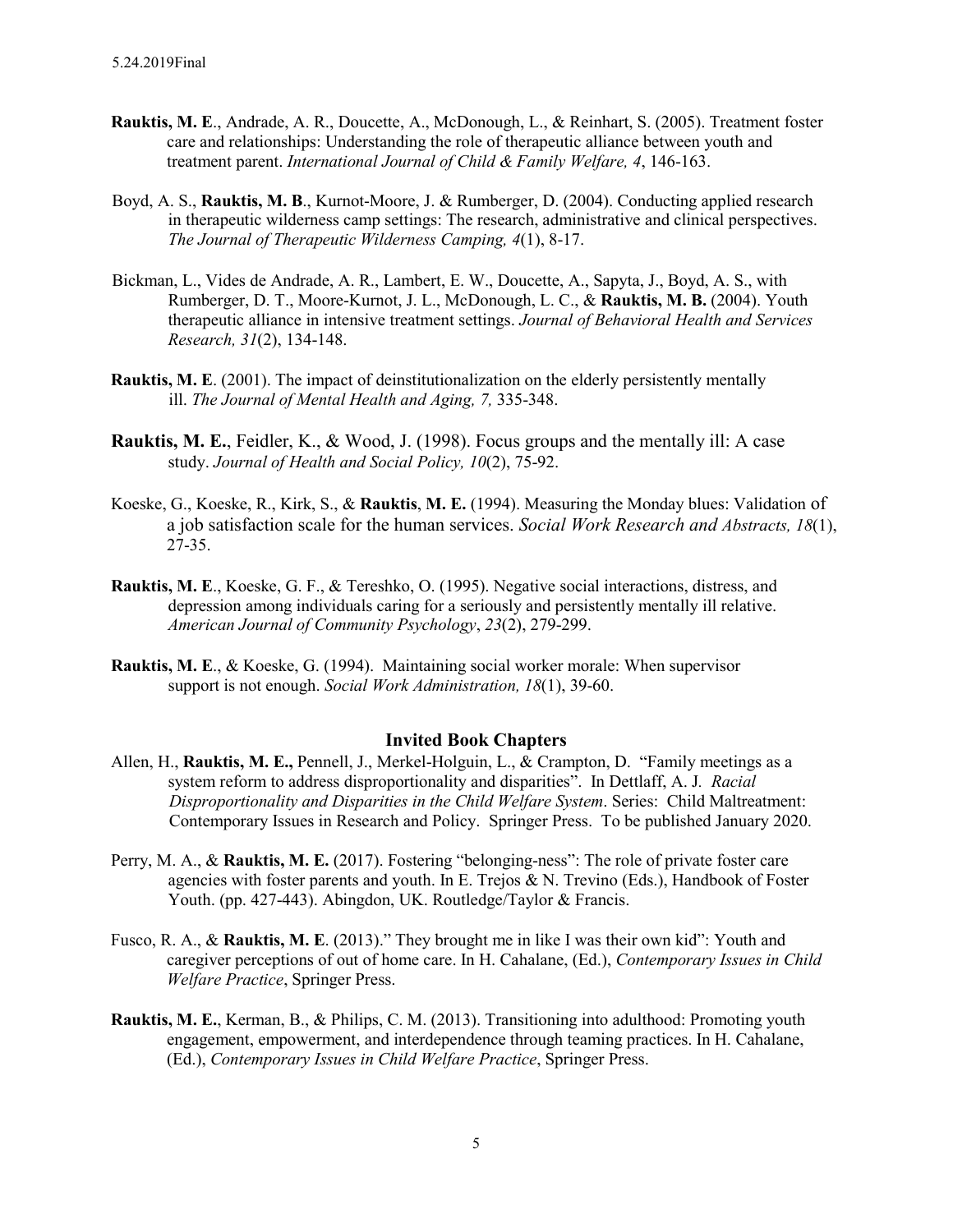- **Rauktis, M. E.**, & Thomas, T. (2013). Reflective Practices in Supervision: Why thinking and reflecting are as important as doing. In H. Cahalane (Ed.), *Contemporary Issues in Child Welfare Practice*, Springer Press.
- **Rauktis, M. E.**, Andrade, A. R., & Doucette, A. (2010). Therapeutic Alliance and Re-ED: Research on building positive relationships with youth. In A. Tomas De Almeida & N. Fernandes (Eds.), *Intervencao com Criancas, Jovens e Familias. Estudos e Practicas*. Universidade do Minho: Coimbra, Portugal: Almedina
- Dollard, N., **Rauktis, M.B**., Vergon, K. S., & Sliefert, D. (2009). Quality assurance using the CANS and the Service Process Adherence to Needs and Strengths (SPANS). In J. S. Lyons & D. Weiner (Eds.), *Behavioral Health Care Strategies: Total Clinical Outcomes Management.* Kingston, NJ: Civic Research Institute, Inc.
- **Rauktis, M. E**. (2008). Para alem das nossas fronterias: A historia da Pressley Ridge na Europa. In K. Almedia, (Ed.), *Apprender a RE-Educar. 1988-2008:20 Anos De Pressley Ridge Em Portugal. F*oundaco Luso-Americana.
- Sarmento, P., Almeida, K., Bernardo, S., & **Rauktis, M.E**. (2008). Por Trilhos Alternativos. In K. Almedia (Ed.), *Apprender a RE-Educar. 1988-2008:20 Anos De Pressley Ridge Em Portugal.* Foundaco Luso-Americana.
- **Rauktis, M. E.,** Andrade, A. R., & Doucette, A. (2008). Therapeutic Alliance and Re-ED: Research on building positive relationships with youth. In R. P. Cantrell, & M. L. Cantrell (Eds.), *Helping Troubled and Troubling Children: Continuing Evidence for Re-ED's Ecological Approach* (Book 2 in the Troubled and Troubling Child series). Published by the American Re-Education Association, Cleveland OH.

### **Selected/Juried Paper Presentations and Posters**

- **Rauktis, M**.**E.,** et al., (June 2019*). Social work in transition in different countries: similarities, differences and the future of the profession: Educating child welfare social workers in the USA to promote leadership, reduce trauma and improve resilience*. Paper presented at the European Association for Social Work, Madrid.
- **Rauktis, M.E.** & Greeno K. (June 2019). *Teaching research methods: An interactive workshop.* Paper presented at the European Association for Social Work, Madrid.
- Orlando, R., Winters, R.**, Rauktis, M. E**., Eicher, A. (April 2019). *Perfecting case planning: Utilizing structured assessments to analyze and improve the family service plans.* Presented at the 21st National Conference on Child Abuse and Neglect, Washington D.C.
- **Rauktis, M.E.,** Lee, H., Bickel, L., & Cahalane, G. (April 2019). *How do human and companion animal food needs intersect in low-income households?* Presentation at the International Association of Human-Animal Interaction Organizations Triannual Conference. Green Chimneys New York.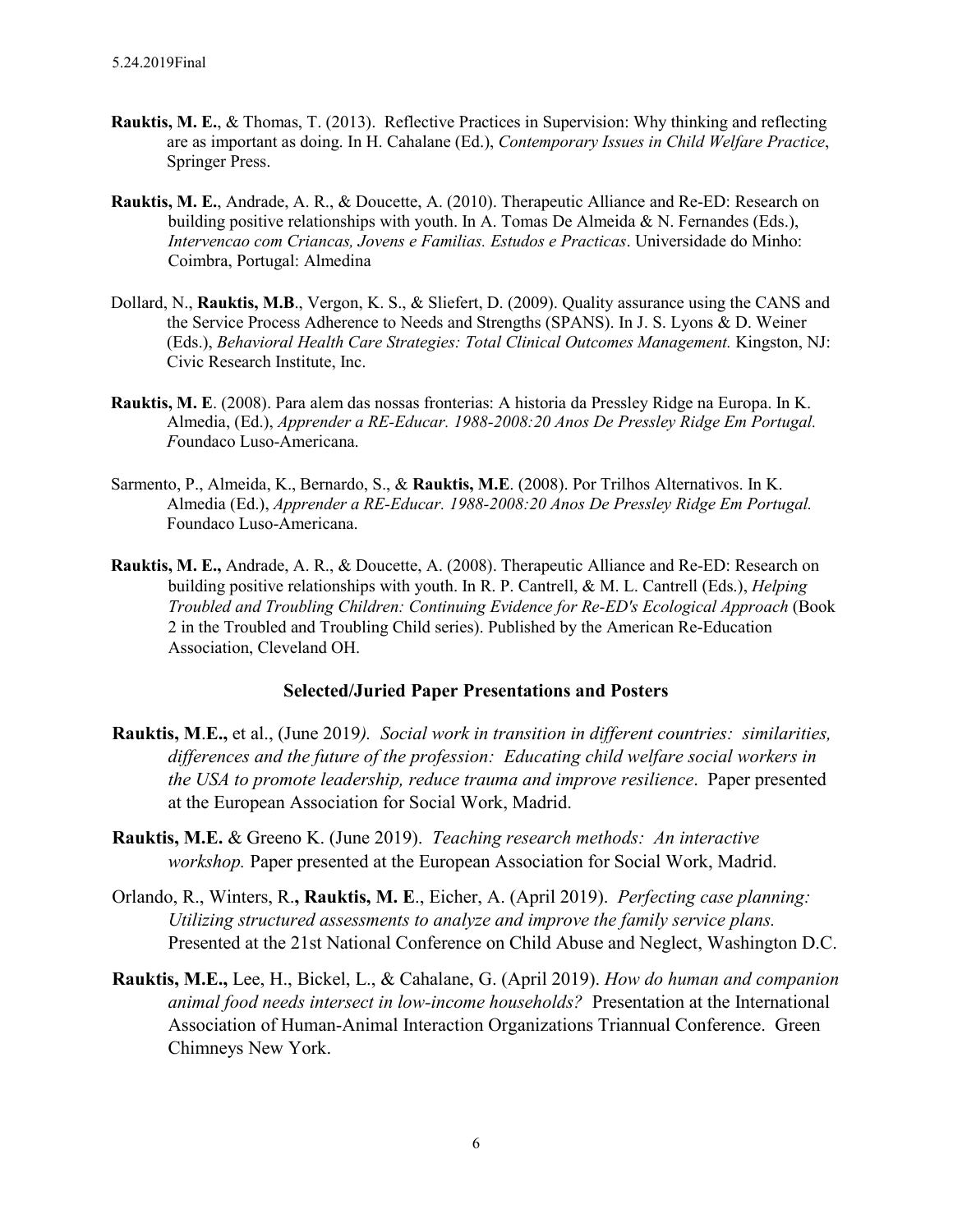- Lee, H., **Rauktis, M.E.** et al., (March, 2019*). "He gets half my tuna sandwich": How human and companion animal food needs intersect in low income households.* Community Engaged Scholarship Forum, University of Pittsburgh.
- Bickel, L., Lee, H., Giovengo, H., Nagel, Q., Chen, Q, & **Rauktis, M.E.** (December, 2018). *Impacts of companion animals on food security for older adults*. Annual Aging Institute Research Day, The Aging Institute of UPMC Senior Services and the University of Pittsburgh Schools of the Health Science.
- Perry, M. A. & **Rauktis, M. E**. (2018, April). Innovations in assessing fidelity to different family engagement models. Presentation at the Pennsylvania 2018 Conference on Family Group Decision Making (FGDM): Growing FGDM through Leadership. Hershey, PA.
- **Rauktis, M. E.** (2018, March). *Acolhimento: What does out-of-home care for children and youth in Portugal look like?* Cultures of the Lusosphere. Paper presented to the 2018 Conference. University of Pittsburgh, Pittsburgh, PA.
- Tucker, L. P., & **Rauktis, M. E.** (2018, March). *Evaluating child welfare practice model fidelity and support practice and system change through assessment.* Paper presented to the 31<sup>st</sup> annual research and policy conference, child, adolescent, and young adult behavioral health. Tampa, FL.
- Perry, M. A., **Rauktis, M. E.,** Cahalane, H., & Zhu, X. (2018, March). Factors related to short-term outcomes of family engagement meetings in child welfare: Returning home, preventing a move, and restriction of living environment. Poster presentation at the 31st Annual Research and Policy Conference on Child, Adolescent, and Young Adult Behavioral Health. Tampa, FL.
- Perry, M. A., & **Rauktis, M. E.** (2016, November*). How engaged are families in various family engagement models? Fidelity and early findings from Pennsylvania's Title IV-E Waiver.* Presentation at International Conference on Innovations in Family Engagement. Fort Worth, TX.
- **Rauktis, M. E.,** & Fusco, R.A. (2013, October). *The experiences of White mothers parenting Black/White children: Personal, social and community factors in child welfare involvement.* Paper presented to the Fourth Annual Rita M. McGinley Symposium, Duquesne University School of Nursing. Pittsburgh, PA.
- **Rauktis, M. E**., & Fusco, R.A. (2013, September). *Transracial mothering and child maltreatment risk.* Paper presented to the International Society for the Prevention of Child Abuse and Neglect, European Regional Conference. Dublin, Ireland.
- **Rauktis, M. E**., Pennell, J., Buford, G., & Crampton, D. (June, 2012,). *Measuring fidelity of various family engagement approaches: Past, present future.* Paper presented to the American Humane Association, Family Engagement Conference. Orlando, Florida.
- **Rauktis, M. E.,** & Nobles, C. (2011). *Tell them to treat us like we're regular kids: Youth perceptions of restrictiveness in out-of-home care.* Paper presented to the 24th Annual Research Conference, A System of Care. Tampa, Florida.
- **Rauktis, M. E.,** McCarthy, S., & Krackhardt, D. (2011). *Innovation in child welfare: Factors which influence the adoption and sustainability of family group Decision making*. Paper presented to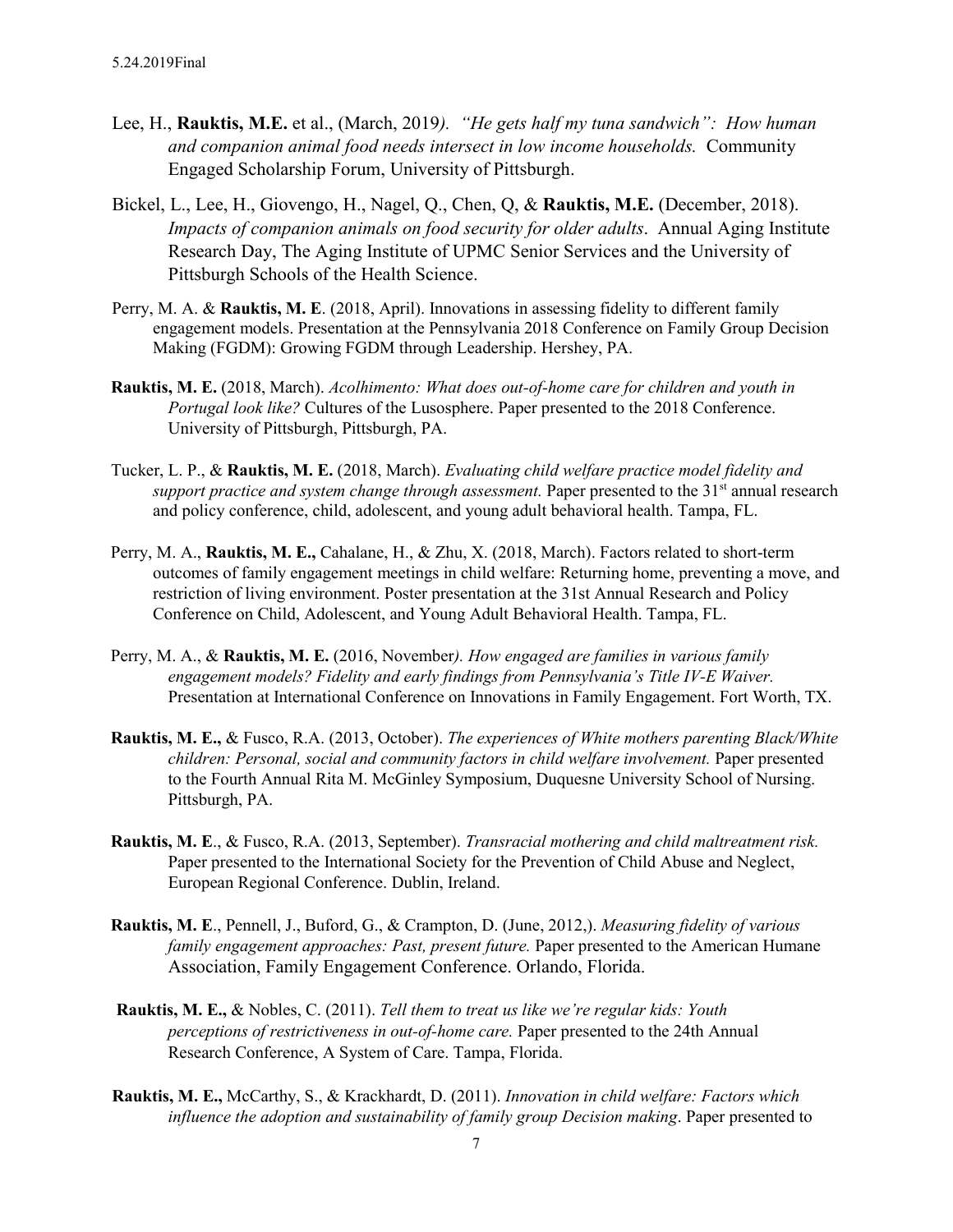the Society for Social Work Research. Tampa, Florida.

- **Rauktis, M. E**., & Fusco, R. (2011). *Aren't they just black kids? Biracial children in the child welfare system.* Paper presented to the Society for Social Work Research. Tampa, Florida.
- **Rauktis, M. E.,** & Huefner, J. (2009). *Measuring restriction of living environments for children and youth*. Paper presented to the Society for Social Work Research. New Orleans, LA.
- **Rauktis, M. E. (2008).** *Therapeutic alliance: Enabling and empowering youth and families by building relationships.* Keynote Speaker for the Luso-Americana Foundacao " Aprender A Re-EDucar: Quando formar nao chega!." Lisbon, Portugal.
- Sarmento, P., Almeida, K., **& Rauktis, M. E.** (2007). *Taking alternative Paths.* Paper presented to the International Society for the Prevention of Child Abuse and Neglect. European Regional Conference, Dublin, Ireland.
- **Rauktis, M. E**. (2007*). Mechanisms of change in evidence-based home and community services.* Paper presented to the First International Congress, Intervention with children, youth, and families. University of Minho, Braga, Portugal.

# **Published Instruments**

Huefner, J., **Rauktis, M.,** Doucette, A., Pecora, P., Thompson, R., & O'Brien, K. (2006). *REM-Y; REM-S Restrictiveness of Living Environment Measure for Youth.* 

# **Courses Taught**

- Foundations of Social Work Research (BSW and MSW, University of Pittsburgh)
- Research in the Community (MSW, University of Pittsburgh)
- Human Behavior and the Social Environment (BSW, University of Pittsburgh)
- Qualitative Research (University of Porto)
- Evaluation for Non-Profit Management (Robert Morris University, University of Minho, University of Porto)
- Single Subject Research (MSW, University of Pittsburgh)
- American Social Policy (University of Porto)

# **Dissertation and Thesis Committee and Student Mentoring**

Appointment in the Graduate Faculty of the University of Pittsburgh

- Chereese M. Phillips (Social Work: completed 2015). Co-Chair
- Lisa Schelbe (Social Work: completed 2013).
- Terri Friedline (Social Work: completed 2012).
- Thistle Elias (Graduate School of Public Health: completed 2012).
- Andrea Gruber (Graduate School of Public and International Affairs: completed 2011).
- Mentoring of Graduate Student Assistants: Chereese Phillips, Allison Little
- Mentoring of two Malmberg Fellowship, early career students from Lesotho, University Center for International studies, University of Pittsburgh